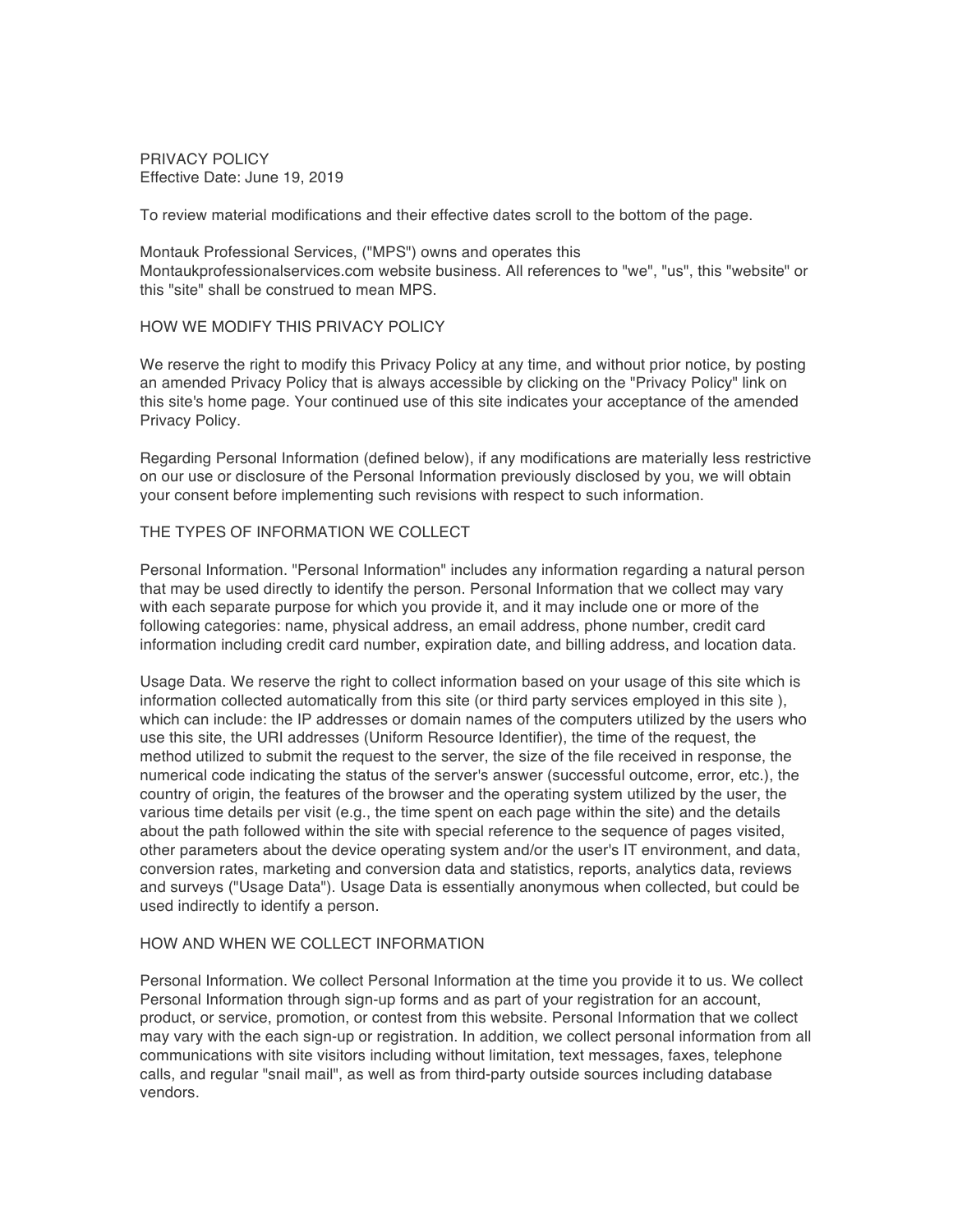Your Communications With Us. We collect Personal Information that we receive from you as you communicate with us. If you complete a signup form subscribing to information from our site or to participate in our mailing list activities, we will receive your Personal Information from our email services and/or autoresponder service.

Usage Data. We reserve the right to monitor your use of this site. As you navigate through this site, Usage Data may be passively collected (that is, gathered without your actively providing the information) using various analytics and reporting technologies, such as cookies and web beacons.

## HOW WE USE YOUR INFORMATION

We may use your Personal Information for the performance of the services or transaction for which it was given, and in connection with other products, services, promotions, or contests we may offer, and our private, internal reporting for this site, and security assessments for this site.

We reserve the right to make full use of Usage Data. For example, we may use Usage Data to provide better service to site visitors, customize the site based on your preferences, compile and analyze statistics and trends about the use of this site, and otherwise administer and improve this site for your use. Specific uses are described below.

## INFORMATION SHARING AND DISCLOSURE

General Disclosure Policy. We reserve the right to disclose your Personal Information as described below. We reserve the right to disclose Usage Data without restriction.

Affiliated Entities. We reserve the right to provide your Personal Information and Usage Data to any affiliated entities we may have, including our subsidiaries. Affiliated entities are entities that we legally control (by voting rights) or that control us.

Service Providers. We reserve the right to provide access to your Personal Information and Usage Data to our trusted service providers that assist us with the operation and maintenance of this site. For example, we may contract with third parties to process payments, host our servers, provide security, and provide production, fulfillment, optimization, analytics, and reporting services. Our service providers will be given access to your information only as is reasonably necessary to provide the services for which they are contracted.

Successors. If we sell or otherwise transfer part or all of our business or assets to another organization, such as in the course of an acquisition, merger, bankruptcy or liquidation, we may transfer your Personal Information and Usage Data. In such an event, we will require the buyer or transferee to agree to our commitments provided in this Privacy Policy.

Legal Process, Enforcement and Security Notice. We reserve the right to disclose your Personal Information and Usage Data if we have a good faith belief that access, use, preservation or disclosure of such information is reasonably necessary (i) to satisfy any applicable law, regulation, legal process or enforceable governmental request (such as for example, to comply with a subpoena or court order), (ii) to detect, prevent, and address fraud or other illegal activity, and (iii) to investigate, respond to, or enforce violations of our rights or the security of this site.

When We Participate In a Joint Venture With Marketing Partners. We may participate with another company or individual for purposes of jointly promoting our products, services, promotions or contests or their products, services, promotions, or contests. We reserve the right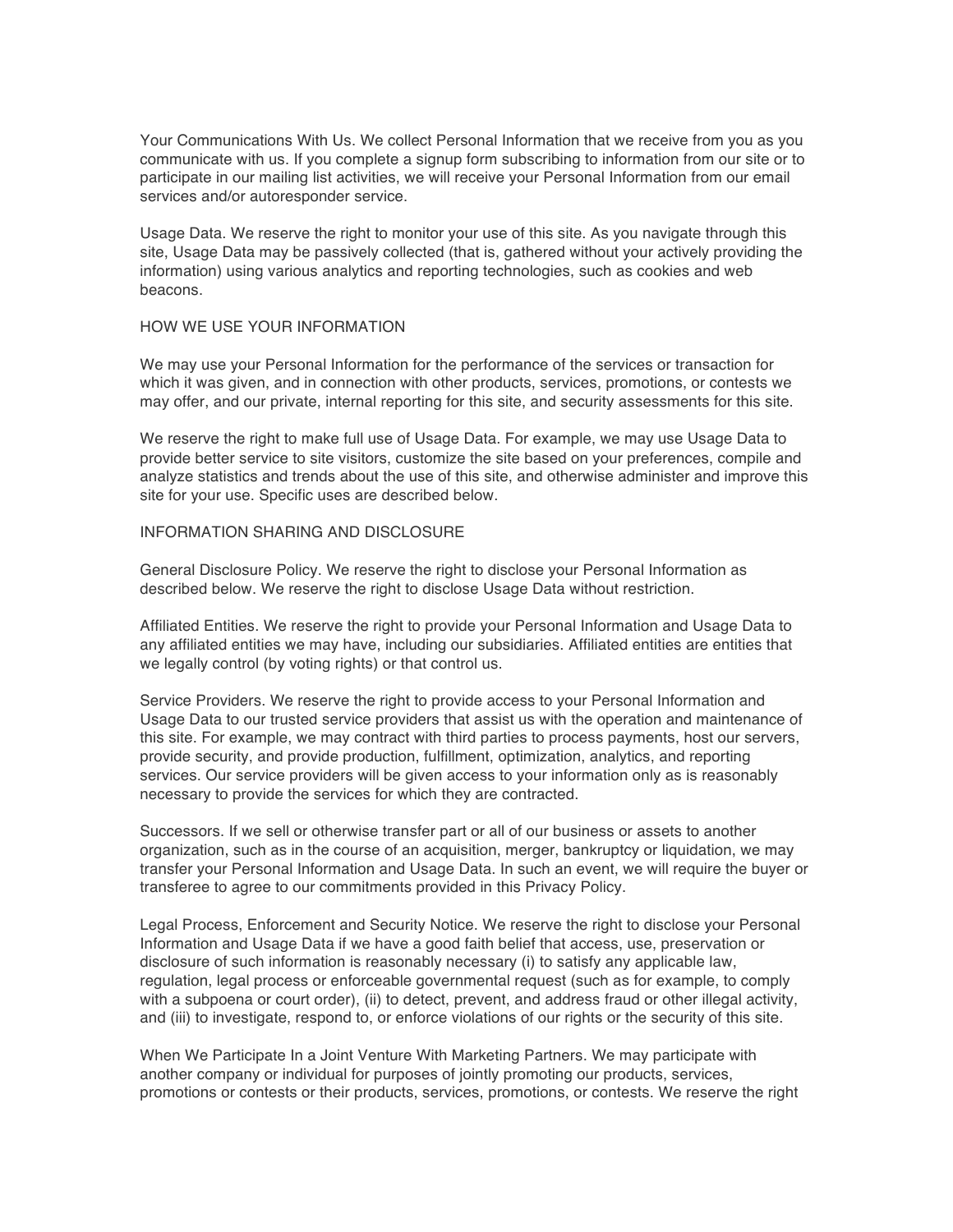to disclose your Personal Information to them for purposes of (i) compensation, transaction processing, fulfillment, and support, and (ii) for purposes of offering you other products, services, promotions, and contests. These joint venture marketing partners may also contact you regarding other products, services, promotions, or contests.

Disclosures of Personal Information In Our Discretion. If we believe, in our sole discretion, that it's reasonable to disclose Personal Information and any information regarding your use of this site and/or any product, service, promotion, or contest offered through this site, including any information regarding other websites that are accessible through this site, we reserve the unqualified right to do so.

Your California Privacy Rights. Under California Law SB 27, California residents have the right to receive, once a year, information about third parties with whom we have shared information about you or your family for their marketing purposes during the previous calendar year, and a description of the categories of personal information shared. To make such a request, please send an email to the email address provided in our contact information below and include the phrase "California Privacy Request" in the subject line, the domain name of the Web site you are inquiring about, along with your name, address and email address. We will respond to you within thirty days of receiving such a request.

#### SPECIFIC INFORMATION ABOUT COOKIES AND WEB BEACONS

In order to provide better service for our site, we may use Cookies and Web Beacons to collect Usage Data to store your preferences and information about what pages you visit and past activity at our site. We may also employ Web Beacons from third parties in order to help us compile aggregated statistics regarding the effectiveness of our promotional campaigns or other operations of our site.

"Cookies" are tiny pieces of information stored by your browser on your computer's hard drive. Cookies are also used to customize content based on your browser. Most browsers are initially set to accept cookies. If you want to disable cookies, there is a simple procedure in most browsers that allows you to turn off cookies. Please remember, however, that cookies may be required to allow you to use certain features of our site.

Flash Cookies - third party cookies that use an Adobe Flash Media Player local shared object (LSO) - may be used along with other third party cookies for purposes of crediting any purchase you may make on this site to one of our joint venture marketing partners that may have referred you to us. These cookies will be used for purposes of crediting sales to the referring joint venture marketing partner. Flash cookies are not the same as "browser cookies". The Adobe Flash Media Player is software that enables users to view content on their computers. Flash cookies are also accompanied by a browser cookie. If you delete the browser cookie, the Flash cookie may automatically create (or re-spawn) a replacement for the browser cookie.

Web Beacons - sometimes called single-pixel gifs or clear gifs - are used to assist in delivering cookies, and they allow us to count users who have visited pages of our site. We may include Web Beacons in promotional e-mail messages or other communications in order to determine whether messages have been opened and acted upon.

# **ANALYTICS**

We reserve the right to participate with third party analytics partners to monitor and analyze Web traffic and can be used to keep track of user behavior on this site.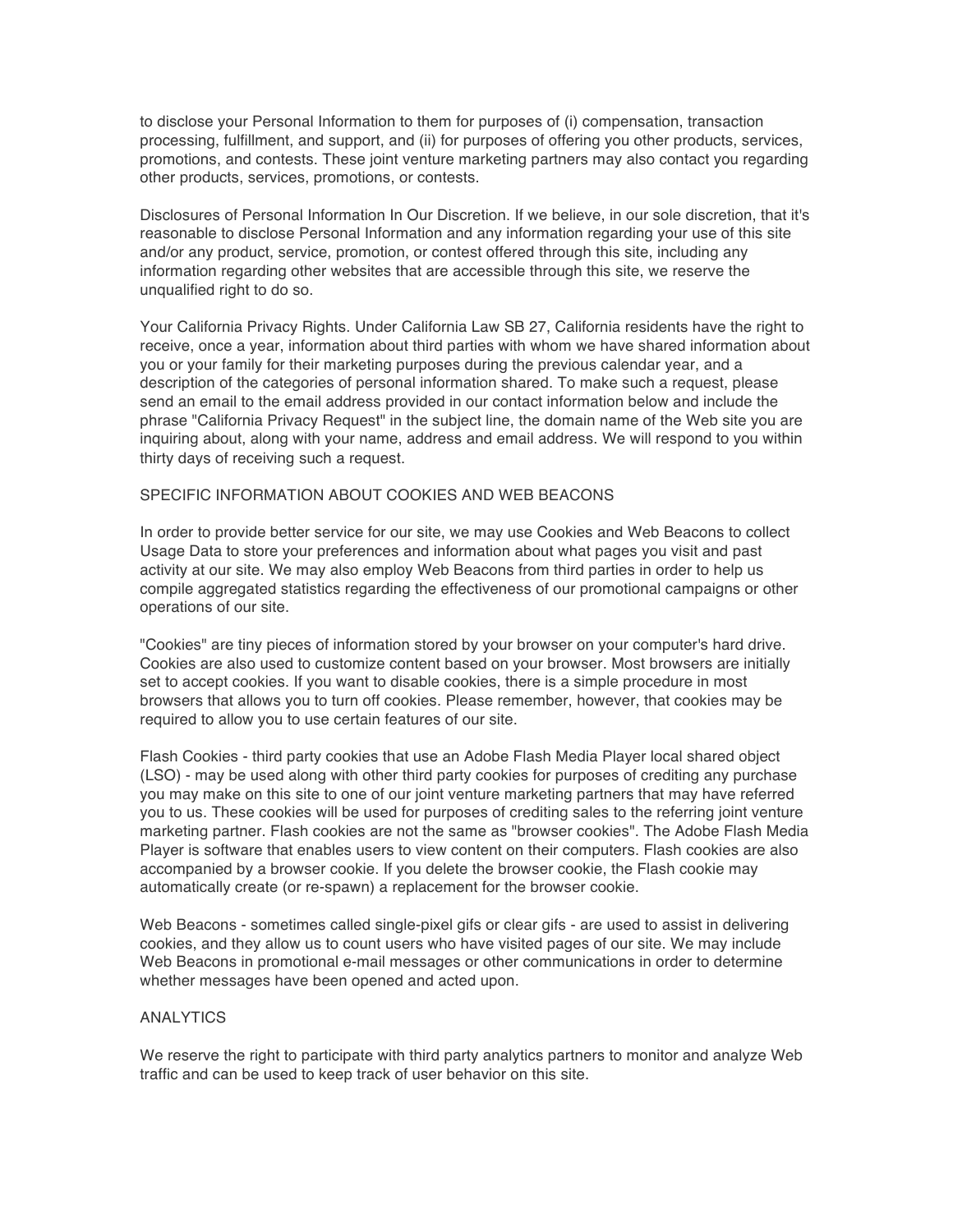Google Analytics (Google) - Google Analytics is a web analysis service provided by Google Inc. ("Google"). Google utilizes the data collected to track and examine the use of this site, to prepare reports on its activities, and to share them with other Google services. Information collected: cookie and Usage Data. Visit Privacy Policy at https://www.google.com/intl/en/policies/?fg=1 You may optout of the Google Analytics service with the Google's Browser Add-on that's available at https://tools.google.com/dlpage/gaoptout/SOCIAL MEDIA INTERACTIONS

We invite you to socialize and share your participation with this site and purchases. If you choose to use social media platforms such as Facebook, Twitter, Pinterest, and Instagram, you will be allowing interaction with these platforms or other external platforms directly from this site, and in the process you may be sharing certain profile elements, including your comments. This sharing is subject to each social media program's privacy policies.

## DO NOT TRACK REQUESTS

Some Web browsers incorporate a "Do Not Track" feature that signals to websites that you visit that you do not want to have your online activity tracked. Each browser communicates "Do Not Track" signals to websites differently, making it unworkable to honor each and every request correctly. In order to alleviate any communication error between browsers and website, we do not respond to "Do Not Track" signals at this time. As the technology and communication between browser and website improves, we will reevaluate the ability to honor "Do Not Track" signals and may make changes to our policy.

## DATA SECURITY

We will implement reasonable and appropriate security procedures consistent with prevailing industry standards to protect data from unauthorized access by physical and electronic intrusion. Unfortunately, no data transmission over the Internet or method of data storage can be guaranteed 100% secure. Therefore, while we strive to protect your Personal Information by following generally accepted industry standards, we cannot ensure or warrant the absolute security of any information you transmit to us or archive at this site.

# ONWARD TRANSFER OUTSIDE YOUR COUNTRY OF RESIDENCE

Any Personal Information which we may collect on this site may be stored and processed in our servers located in the United States or in any other country in which we, or our affiliates, subsidiaries, or agents maintain facilities. By using this site, you consent to any such transfer of Personal Information outside your country of residence to any such location.

#### UPDATING PERSONAL INFORMATION

Upon request, we will permit you to request or make changes or updates to your Personal Information for legitimate purposes. We request identification prior to approving such requests. We reserve the right to decline any requests that are unreasonably repetitive or systematic, require unreasonable time or effort of our technical or administrative personnel, or undermine the privacy rights of others. We reserve the right to permit you to access your Personal Information in any account you establish with this site for purposes of making your own changes or updates, and in such case, instructions for making such changes or updates will be provided where necessary.

## LINKS TO JOINT VENTURE MARKETING PARTNER SITES

This site may contain links to other websites operated by our joint venture marketing partners. If